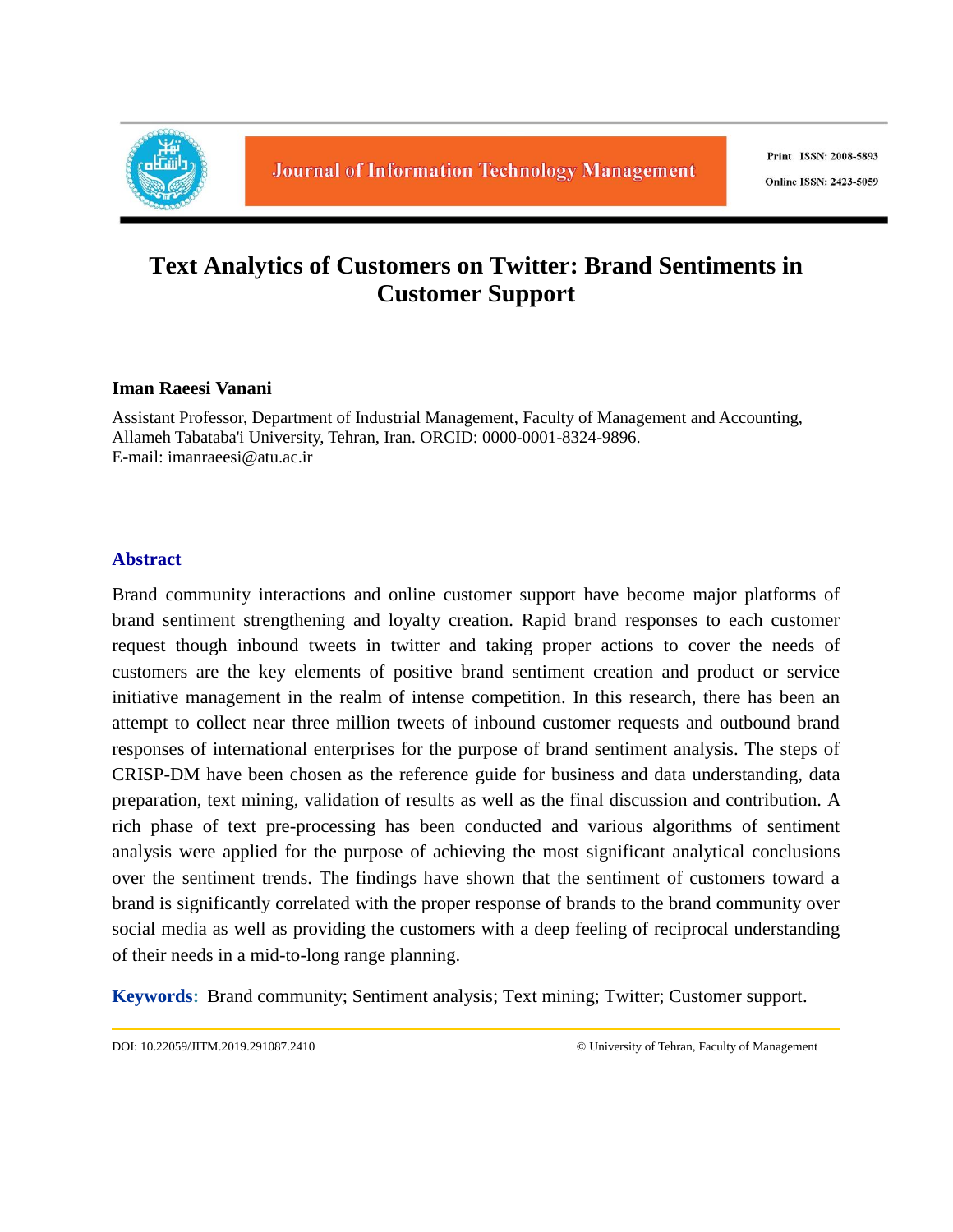# **Introduction**

From two decades ago, there have been many attempts to create effective social media platforms. Social media connects people and businesses in an inter-related network of active players. It can create an ever-increasing value-added for all of the social media users as well as the social media owners. Media such as Twitter and Facebook, will increasingly create an encompassing role in enabling continuous direct, indirect, and real-time communication (Chandler, Salvador, & Kim, 2018; Greco & Polli, 2019).

A permanent and effective increase in the content generation of the social media users, will be the output of the effective communication (He, Zha,  $\&$  Li, 2013). The generated content is mostly centered about the activities, attitudes, behaviors, preferences, policies, likes and dislikes, and also the values that are freely expressed and shared. A big data is the output of the massive generation of multi-format information over the social media. Analysis of such platforms with the rapid and relatively cheap generation of huge volumes of data will require efficient and robust analytical methods. Utilization of data science and machine learning methods opens up new opportunities for research and industrial development of solutions for marketing, sales, and after-sales services of international enterprises as well as small and medium businesses.

Analysis of brand sentiment through the online customer feedbacks does not have a long history. The main purpose of branding still remains to attract new customers and their loyalty to the business (Weber, 2009). The spread of social media has changed the brand management initiatives, but the purpose is still to measure and improve the sentiments to the brand of company. Customers often use the social media to express their interests and feelings toward products and services. This will consequently create a good basis for analyzing their attitudes towards brands (Fan, Che, & Chen, 2017; Fronzetti Colladon, 2018).

In this paper, a huge number of tweets were gathered from the twitter social media platform for many of the IT-enabled enterprises that have an international level of activities and impact. Afterwards, through a text pre-processing phase, the tweets were cleansed and transformed into meaningful structures for appropriate machine learning algorithms. After applying and validating various algorithms over the final textual dataset, the outputs were analyzed and the brand sentiment that is impacted by the inbound customer tweets and outbound services of enterprises through response tweets are discussed in detail. In the next section, a brief review of the related literature is provided.

## **Literature Review**

#### **Social Media and Brand Communities**

The presence of enterprises in social media is by now mandatory which must be effectively covered. Most of the branding efforts of international firms take place in the virtual environment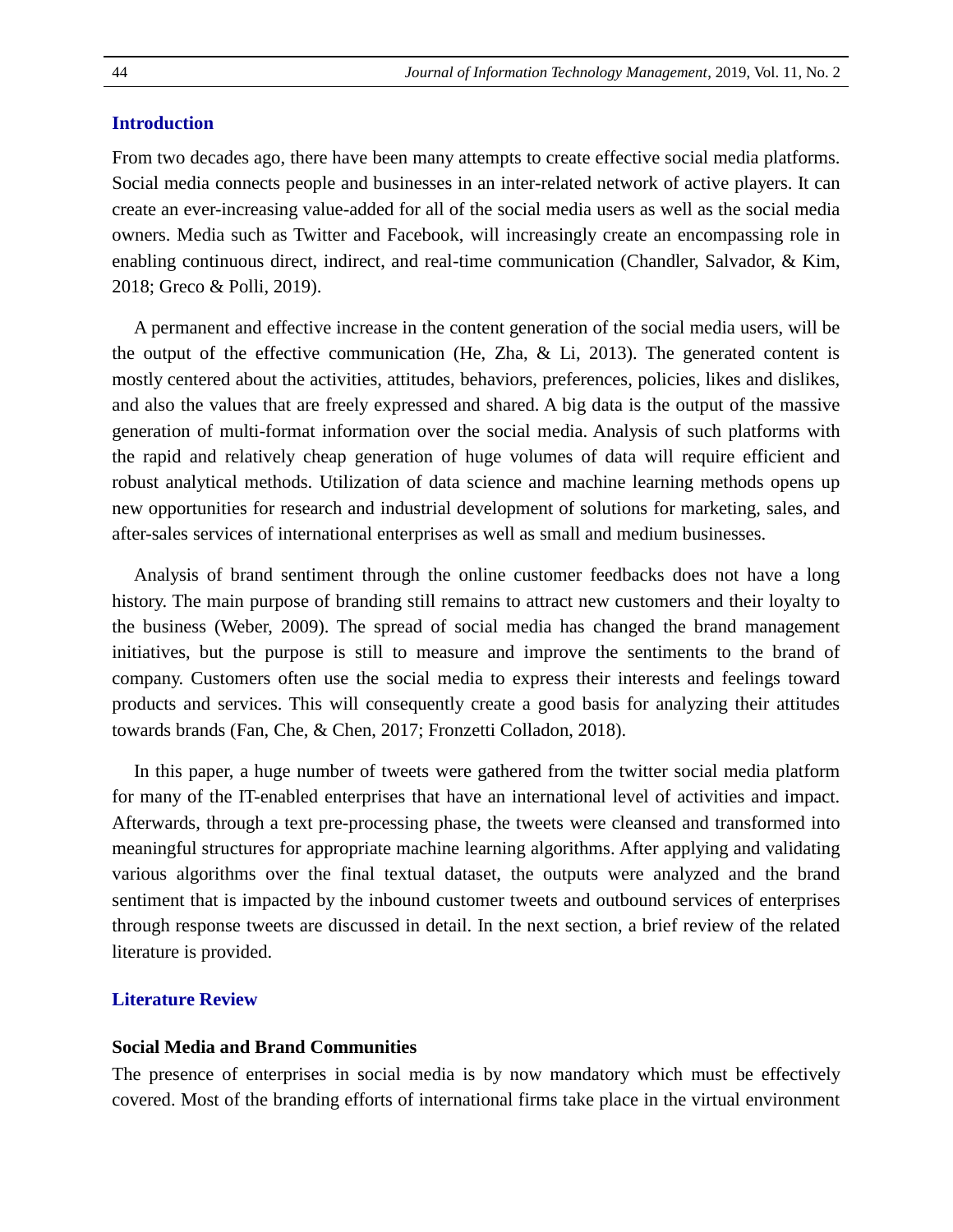in recent years. That is the reason behind the creation of brand communities in which customers and prospects come together to discuss the quality and usefulness of products and services of a specific brand.

Marketing managers have also focused on using brand communities to build international brands (Lin et al., 2019). A brand community can be defined as a "…group of customers with a shared enthusiasm for the brand and a well-developed social identity, whose members engage jointly in group actions to accomplish collective goals and/or express mutual sentiments and commitments" (Bagozzi & Dholakia, 2006). Many internationally well-known brands are using sophisticated marketing and sales algorithms and initiatives to research the interests and to predict the future requests of their customers (like Apple, Microsoft, SAP, various airways, hotel and tourism industry and so on) in order to address their future needs.

A brand community can provide customers with a variety of services as well as invaluable information, such as user experiences sharing, solutions to the problems, connections with other related brands and trademarks, marketing initiatives, discounts, and also competition information between companies. It can also be surely considered for further analysis to enhance the brand loyalty and commitment (Lin et al., 2019).

Prior research has identified the impact of brand communities on product marketing and brand equity (Laroche et al., 2012; Zaglia, 2013), however, few managers have achieved considerable international results from traditional marketing and customer support (Fournier & Lee, 2009). There is a broad range of opportunities to explore about the influence of brand communities on consumer behavior and branding.

Customers surely value the brand and their relationship with other members in the community (Carlson et al., 2008; Jang et al., 2008), thus, it will be beneficial to provide support services to the customers through social media channels dedicated to brand communities. Geographical concentration of brand community in a country or continent might be of importance and value for better physical service provision but the online virtual presence of support teams can surely help in receiving new ideas, problems, issues, and possible solutions (Dholakia et al., 2004; Scott & Rajiv, 2008).

#### **Social Media Analysis**

The scraping of social media comments over a meaningful period of time allows for the data gathering of huge amounts of textual data, typically unstructured and non-numerical, in a short amount of time. Therefore, there is a need to utilize effective methodologies to process unstructured data in order to extract the hidden patterns and trends.

As provided in the literature, the online communication is majorly analyzed through text mining algorithms for different purposes, such as product planning (Jeong, Yoon, & Lee, 2017),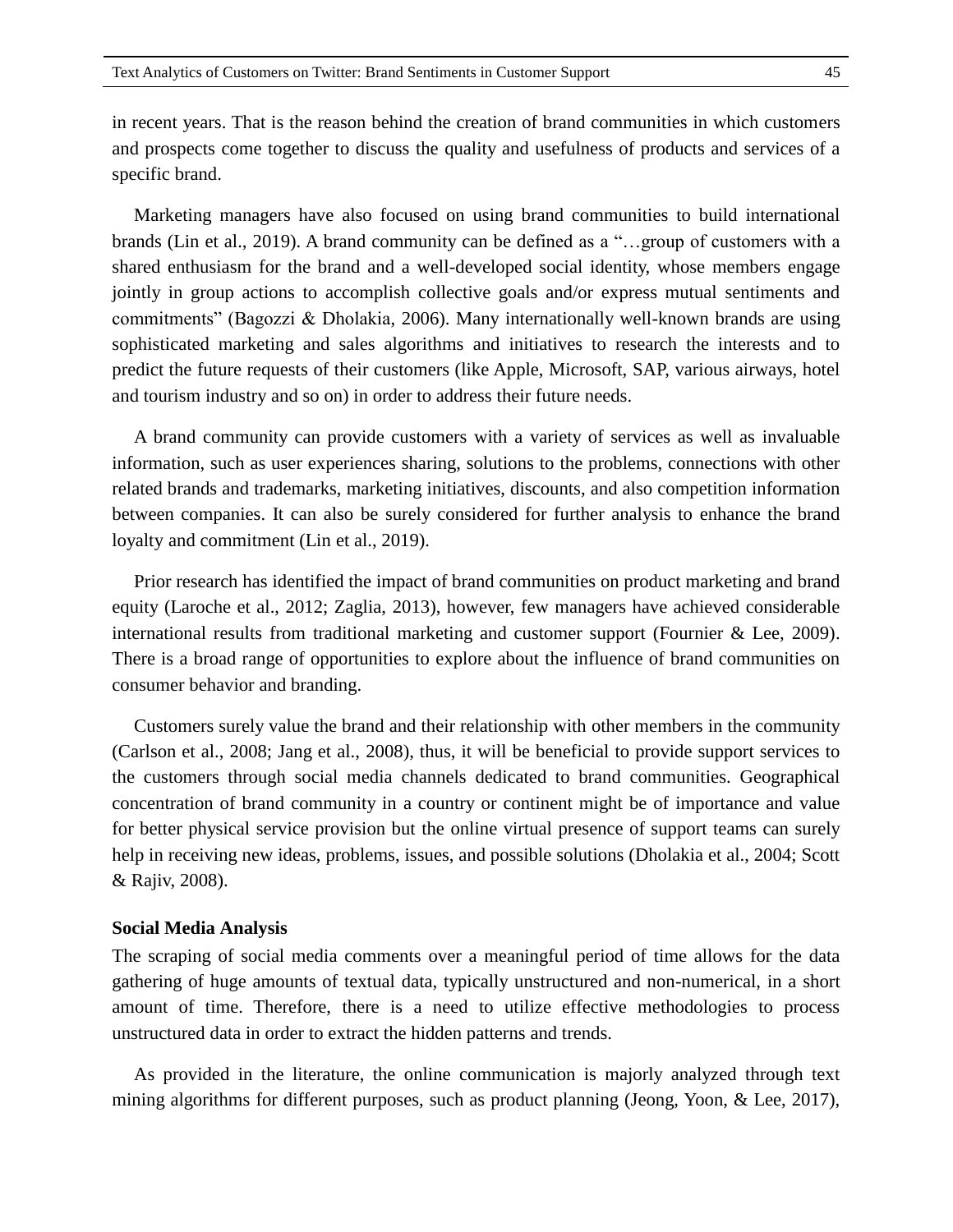marketing (AlAlwan, Rana, Dwivedi, & Algharabat, 2017; Kapoor et al., 2018), voting behavior forecasting (e.g., Greco, Maschietti, & Polli, 2017; Grover et al., 2018), disaster management (Singh et al., 2017), campaign surveys (Afful-Dadzie & Afful-Dadzie, 2017), and in the assessment of web sites, customer review effectiveness and customer perceptions of digital marketing (Antonacci et al., 2017; Aswani et al., 2018; Gloor et al., 2017; Rekik et al., 2018; Singh et al., 2017; Sohrabi et al., 2012; Sohrabi et al., 2011; Sohrabi & Raeesi Vanani, 2011). Text Analytics has proven to be a valuable and effective tool in business intelligence as well as social media marketing and branding (Dwivedi et al., 2015; Lin, Li, & Wang, 2017; Xu, Wang, Li, & Haghighi, 2017). There have also been many attempts to apply data mining and text mining algorithms to various datasets to reach a robust decision making initiative and proper recommendations for enterprises (Raeesi Vanani, 2017; Raeesi Vanani & Jalali, 2017; Raeesi Vanani & Jalali, 2018; Sohrabi et al., 2017; Sohrabi et al., 2018; Sohrabi et al., 2019).

Within the realm of text analytics, the sentiment analysis has emerged as one of the most interesting and useful sets of algorithms that are used to describe the sentiments of customers toward a brand through a series of communications and comments analysis over a social media. In the next section, sentiment analysis is described in more detail.

#### **Sentiment Analysis**

The growing ease and enthusiasm with which researchers and practitioners can access a variety of information sources over the web on the international markets is a strategic resource for brand management (Shirdastian, Laroche, & Richard, 2017). It also plays a critical role in improving the perceived value of a product, service or brand over time. The use of a sentiment analysis approach to classify the sentiment of a text has been broadly explored and discussed in the literature (e.g., Balbi, Misuraca, & Scepi, 2018; Fronzetti Colladon, 2018; Gloor, 2017; Jeong et al., 2017).

Sentiment analysis (Agarwal et al., 2015) uses the natural language processing (NLP), text mining algorithms and computational intelligence to extract and categorize the people's sentiments from reviews or other textual comments. The main goal of analyzing sentiments is to analyze the reviews and examine their scores. Sentiment analysis has been broadly used across many scientific fields such as Customer Relation Management, marketing, sales, book reviews, customer reviews, websites, social media texts, and so on. Sentiment analysis has become a hot area in decision-making (Matthew et al., 2015, Mohamed Hussein, 2018; Tawunrat and Jeremy, 2015; Zhang, Zeng, Li, Wang, & Zuo, 2009).

In April 2013, it was revealed that 90 percent of customer's decisions rely on online reviews (Ling et al., 2014). A customer opinion may be regarded as a statement in which the customer makes a specific claim about a brand or product through a comment with a specific sentiment (Mostafa, 2013).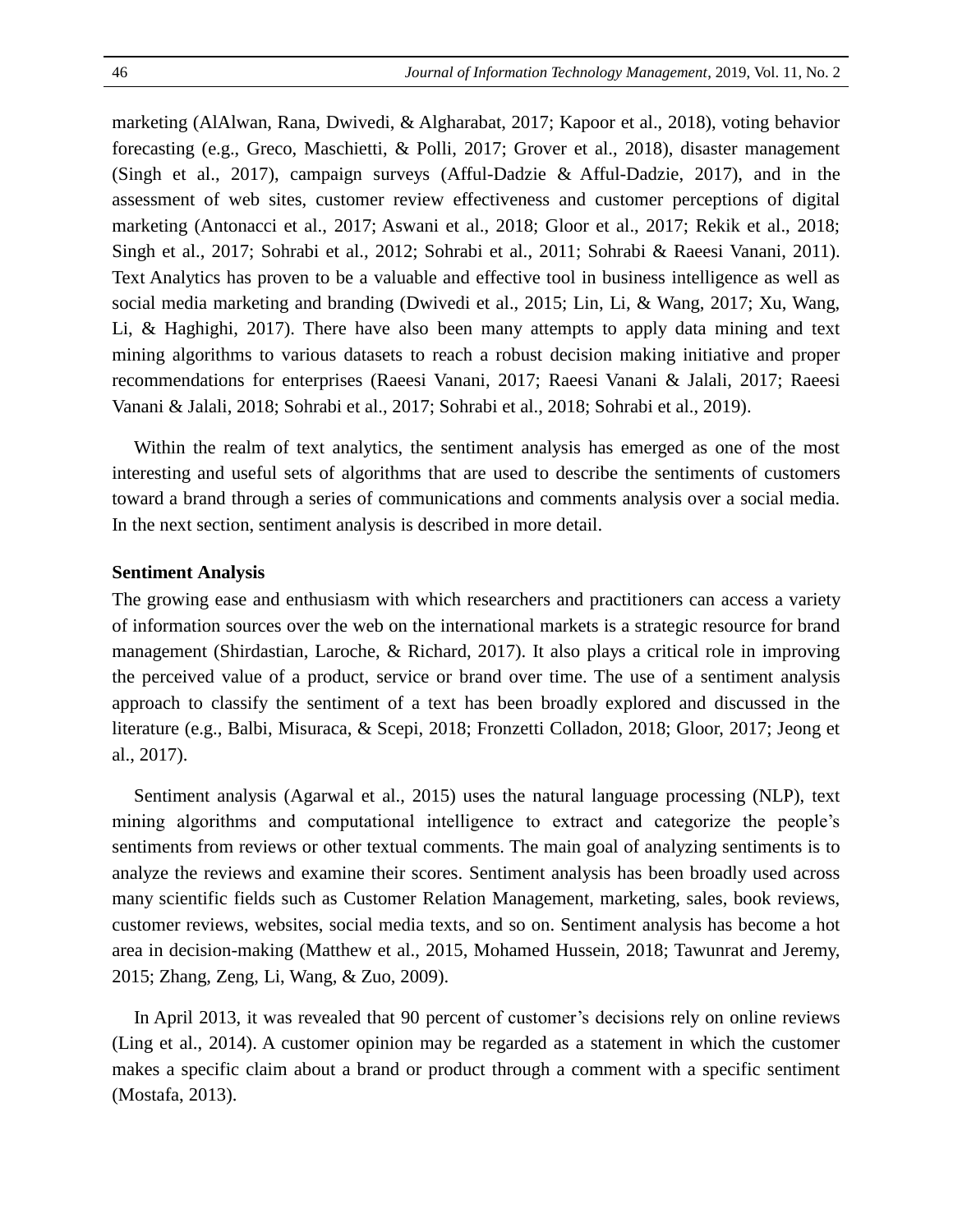Sentiment analysis basically uses natural language processing (NLP) that makes use of computational linguistics and text mining to extract the text sentiment, typically as positive, neutral or negative or as a finite or infinite range of positive to negative numerical scale. The mentioned technique is also known in the literature as opinion mining, emotional polarity analysis (EPA), appraisal extraction, or review mining (Zagal, Tomuro, & Shepitsen, 2012). Therefore, the Sentiment Analysis can be seen as a knowledge discovery technique that focuses at finding hidden patterns in a very large number of reviews, like posts in a blog or tweets in the Twitter.

Sentiment Analysis in text mining, implicitly or explicitly, refers to a sociological or a psychological theoretical approach which explains the sentiments behind the social interactions that take place in the business-related or even daily communications. As stated by Liu (2012), it is not sufficient to classify the sentiment lexicon in order to perform a sentiment analysis since a positive or negative sentiment word, may have an opposite meaning depending on the context. In fact, the meaning of a word is subject to the way it combines with other words, that is the association with other sentiments.

#### **Text Pre-Processing and Sentiment Score**

Scraping of Twitter or any other social media can lead to the collection of hundreds of thousands of texts. Therefore, it is important to apply appropriate pre-processing algorithms to cleanse and transform the data into the formats that are suitable for further analysis (Greco and Polli, 2019). Most of the online text-based communications on social media ignore the rules of spelling and grammar. As a matter of fact, noisy texts pose considerable problems at the lexical and the syntactic levels (Mostafa, 2013).

Jargon, contractions of existing words/abbreviations, the use of emoticons and the creation of new words are the norms at the lexical level and at the syntactic level, has resulted in very few real sentences. This form of writing is most evident in social networks (e.g., Derks, Fischer, & Bos, 2008). Therefore, it is crucial to make use of sophisticated algorithms that focus on extracting the most meaningful features from the noisy texts, known as text pre-processing algorithms. The details of utilized algorithms are discussed in the following sections.

After the finalization of text pre-processing, the steps of Sentiment Analysis will initiate. There are three types of sentiments in the texts (Mohamed Hussein, 2018):

- **Structured Sentiments** are usually found in formal sentiment reviews; however, this type targets the formal issues as books or research. Because the authors or writers are professional in writing sentiments about the scientific or fact issues.
- **Semi-Structured Sentiments** lie on the spectrum between the formal structured sentiments and unstructured sentiments. This type is listed separately by the writer and the contents of comments over the issues are usually short phrases.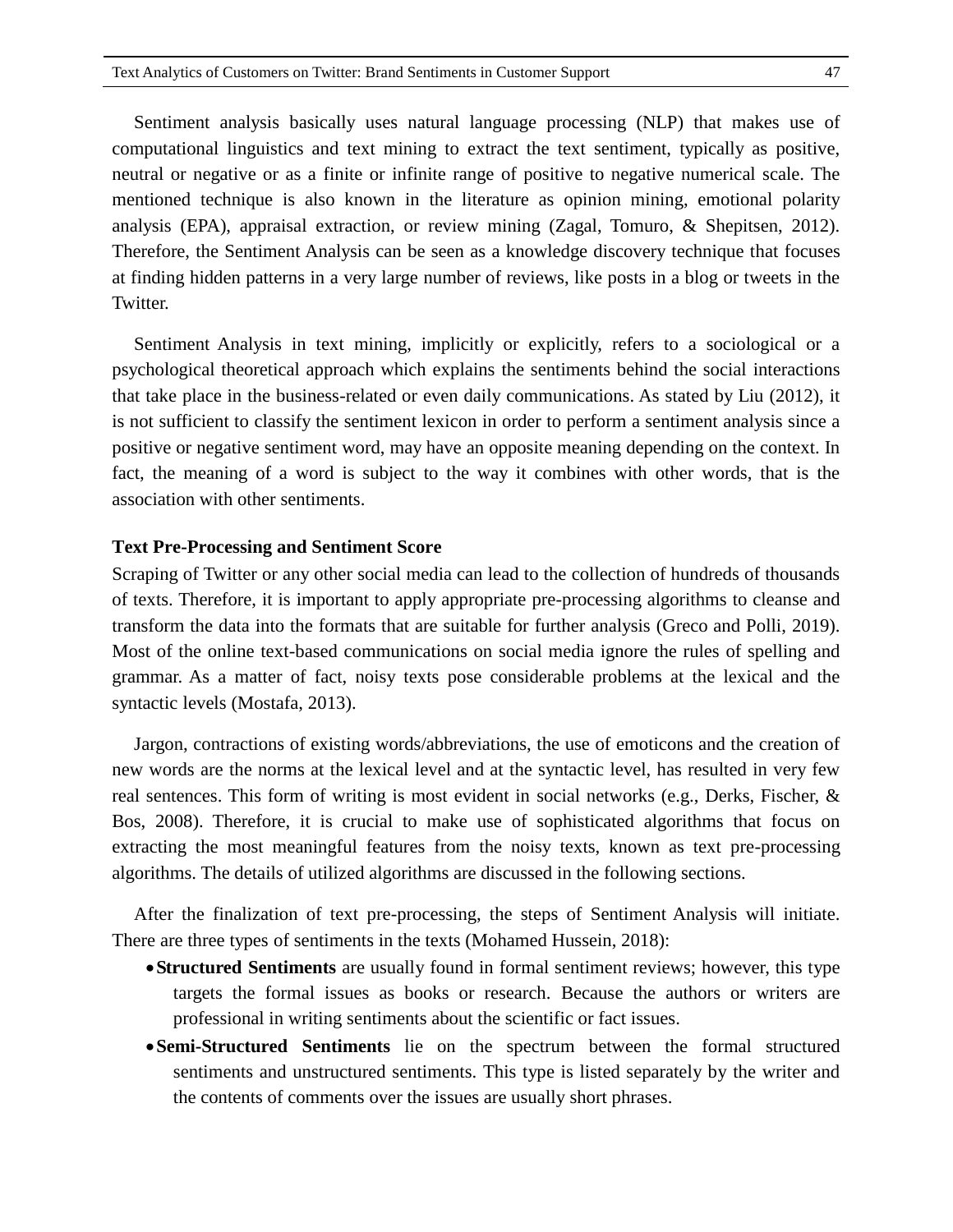**Unstructured Sentiments** are an informal and free text format and the author or the writer does not follow any constraints (Arjun et al., 2013). The content may also consist of several sentences and comments.

For the purpose of sentiment score calculation, the sentiment obtained from the text should be compared to a lexicon or a dictionary to determine the strength of the sentiment using a semisupervised method to assign each word with positive, negative, and neutral scores. There are also methods that use a range of varying numbers to assign a more accurate score to the sentiment, as conducted in the current research (Mostafa, 2013). Several studies have recently investigated various textual datasets through Sentiment Analysis (e.g., Leong, Lee, & Mak, 2012), however few studies have concentrated on investigating customers' sentiments towards major international brands such as Apple, Amazon, and Uber.

The analysis of the summations or the distribution of scores and comparison of the results to the service provision of international brands can provide many clues for quality improvements and future trends prediction and scenario planning. In the following sections, the research method, data gathering and pre-processing, sentiment analysis, and results discussion are provided.

## **Materials and Methods**

As a well-established research method for data mining, CRISP-DM has proven to work well with data science projects. It stands for Cross-Industry Standard Platform for Data Mining. The six steps that are driven from various industrial projects, help practitioners and researchers to develop and test their models and reach proper conclusions, based on the data mining algorithm's implementations and results analysis.

CRISP-DM proposes the following steps of research and development (Chapman et al., 2000; Koh & Tan, 2011):

- **Business understanding**: international brands and their positioning in the global economy are to be studied and analyzed in this step. Since there has been many brands in the textual dataset, the most internationally well-known brands have been chosen for further analysis.
- **Data understanding**: features of data like the fields and records and types of data under each field will be studied in this step. The result will be a dataset that is ready for preprocessing.
- **Data preparation**: This is the step in which the noisy texts and comments will be cleansed and transformed. The output will be a clean textual data that is ready for the modeling phase in which various algorithms of sentiment analysis are applied.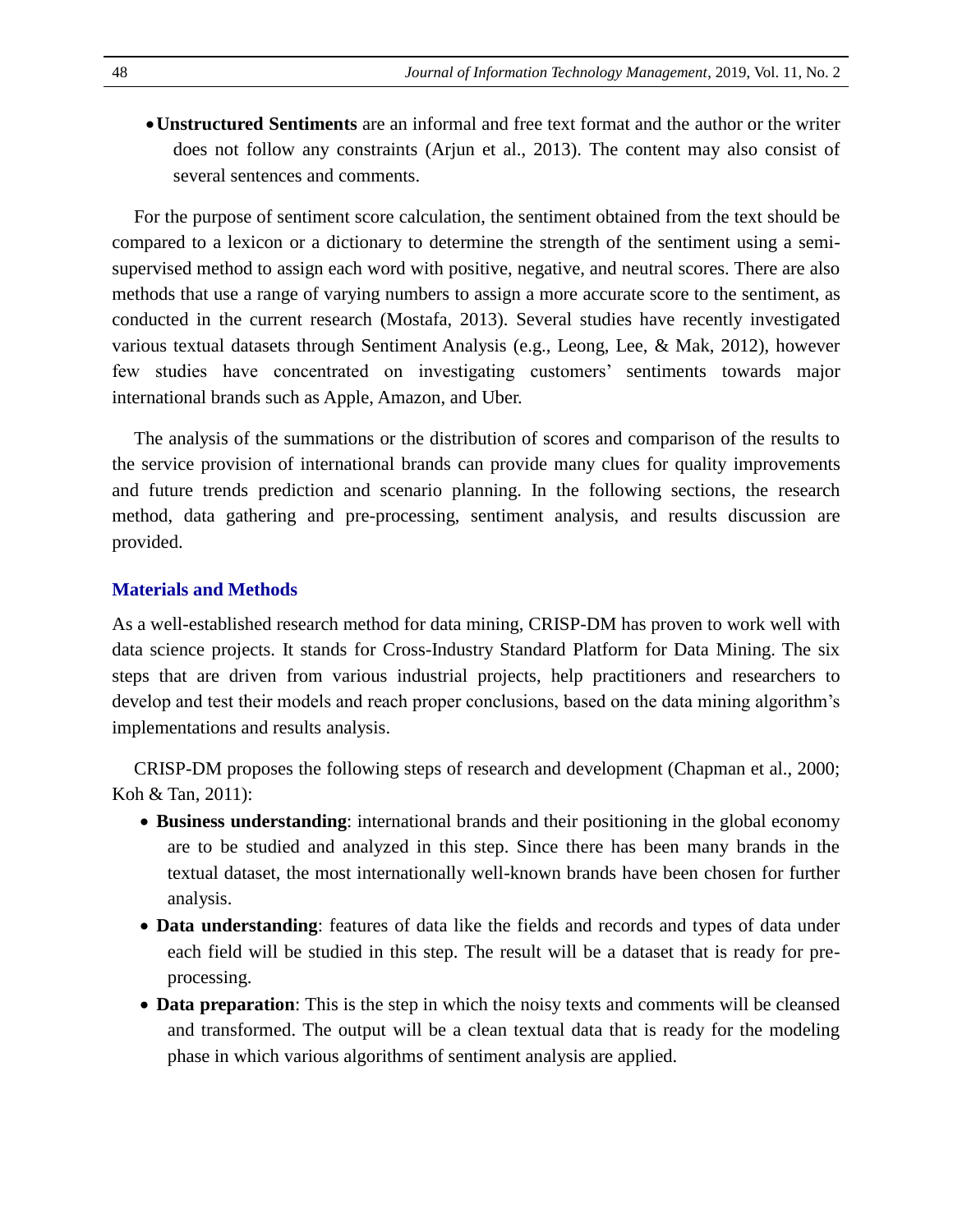- **Modeling**: text mining algorithms will be configured and applied on the cleansed textual data so as to calculate the sentiment scores and to draw conclusions upon the best results of algorithms outputs.
- **Evaluation**: the validation phase concentrates on the accuracy of scores and the value of algorithms outputs for further analysis. If the results seem to be satisfactory, a proper discussion will be provided on the findings of brands sentiments based on the customer tweets.
- **Communication of findings**: The last phase of the research belongs to the deployment of results to the business which in our case is the communication of findings with the scholars and practitioners in the field through the current research paper.

For the purpose of data gathering and modeling, the Python language is used. Various libraries like NumPy, Pandas, NLTK, Spacy, Matplotlib, String, and other packages are also applied for the purpose of data preparation, sentiment analysis, and visualization. In the next step, the details of the dataset, pre-processing steps, analytical algorithms and findings are discussed.

#### **Data Gathering and Pre-Processing**

In the data understanding phase, two million eight hundred eleven thousand and seven hundred seventy four (2,811,774) records of inbound and outbound tweets from various international brands were obtained. Inbound tweets refer to the tweets that customers send to the companies for indicating a problem with the product or services or opinions that might lead to their improvements. Outbound tweets are the responses provided by the international brands to their customers regarding the requested posted in twitter.

The data field titles are record\_id, tweet\_id, author\_id, inbound/outbound, creation\_time, main\_text, response\_to\_tweet, in\_response\_to\_tweet.

In the pre-processing phase, the following approaches to cleansing and transformation were applied. The final result of the text pre-processing is illustrated in Figure 1:

- **Lower casing**: the approach of lower-case analysis is to convert the input text into a casing format so that a word like 'text', 'Text' and 'TEXT' are treated the same way. Lower casing can be done using vectorizers and tokenizers like sklearn TF-IDF Vectorizer and Keras Tokenizer features that in our case, the sklearn vectorizer is used.
- **Removal of emoticons**, **URLs, and HTML tags:** by removing the mentioned items, the text will be cleared from non-textual formats and images that cannot be processed by text mining algorithms or may not be analyzed with the text analytics outputs for the same purpose of the research.
- **Removal of Punctuations**: another common text preprocessing technique is to remove the punctuations from the text data (characters like: !"#\$%  $\&\$ '()\*+). This is a text standardization process that will help to treat 'text' and 'text!' in the same way. The String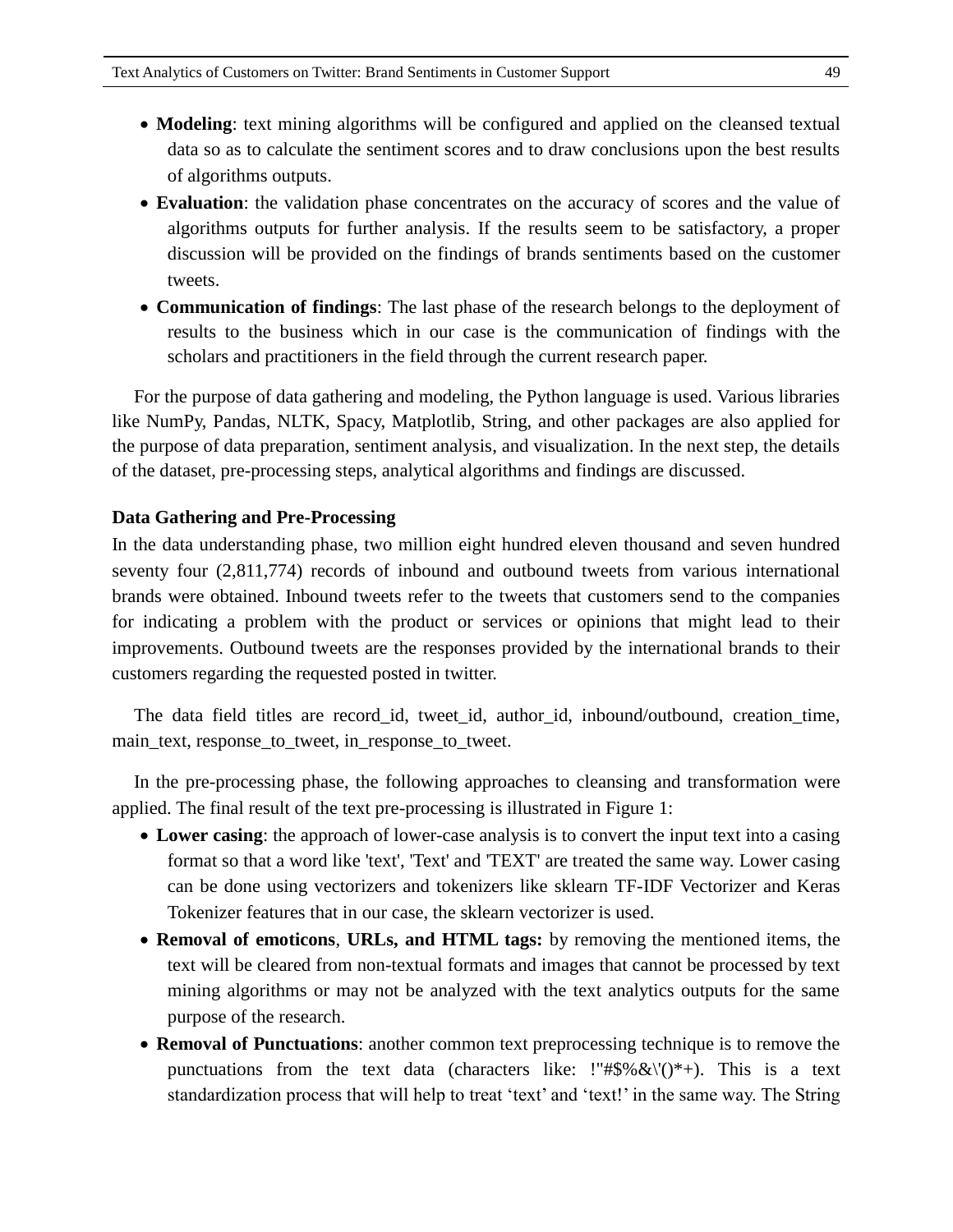Punctuation module in python contains a full list of symbols and is used for the removal of punctuations.

- **Removal of stop words:** Stop words are commonly occurring words in a language, like 'a', 'the', and so on. They can be removed from the text most of the times, as they don't provide valuable information for further analysis. Stop word lists are already compiled for different languages as the stop words list for English language are prepared in the NLTK package and used in this research.
- **Removal of frequent words:** In the previous preprocessing step, stop words were removed based on language information. If we have a domain specific corpus, there might be many very frequent words (like 'please', 'yes', 'bye') that are just used frequently without specific sentiment intentions. In this step, the frequent words are processed and removed.
- **Removal of rare words:** This is very similar to previous preprocessing step but the rare words are considered for removal from the text. It is important to notice that the removal of stop words, frequent words, and rare words can be combined and conducted in a single step.
- **Spelling correction:** If there are spelling and grammatical errors, there might be a need to correct them, but since the volume of records is very high, it will have a marginal and little impact on the analysis of findings (as test during the implementation of algorithms).
- **Stemming of words:** the process of reducing words to their word stem or root forms is called stemming. For example, if there are two words in the corpus like introduce and introducing, then stemming will stem the suffix to make them the same as 'introduc' or 'introduce'. There are several types of stemming algorithms. One of the famous algorithms is the porter stemmer which is widely used. In this research, the porter stemmer is used for stemming through an import from the NLTK package.

|          | text                                                    | text lower                                              |                                                         | text no punct text no stopwords                                    | text no frequents                                                  | text no rares                                              | text stemmed                                               |
|----------|---------------------------------------------------------|---------------------------------------------------------|---------------------------------------------------------|--------------------------------------------------------------------|--------------------------------------------------------------------|------------------------------------------------------------|------------------------------------------------------------|
| $\Omega$ | @115712  <br>understand. I<br>would like to<br>assist y | @115712 i<br>understand. i<br>would like to<br>assist y | 115712 i<br>understand i<br>would like to<br>assist you | 115712<br>understand<br>would like assist<br>would need            | 115712<br>understand<br>would assist<br>would need<br>priv         | 115712<br>understand<br>would assist<br>would need<br>priv | 115712<br>understand<br>would assist<br>would need<br>priv |
|          | @sprintcare<br>and how do<br>you propose<br>we do that  | @sprintcare<br>and how do<br>you propose<br>we do that  | sprintcare and<br>how do you<br>propose we do<br>that   | sprintcare<br>propose                                              | sprintcare<br>propose                                              | sprintcare<br>propose                                      | sprintcar<br>propos                                        |
| 2        | @sprintcare  <br>have sent<br>several private<br>messag | @sprintcare i<br>have sent<br>several private<br>messag | sprintcare i<br>have sent<br>several private<br>message | sprintcare sent<br>several private<br>messages one<br>$r_{\cdots}$ | sprintcare sent<br>several private<br>messages one<br>$r_{\cdots}$ | sprintcare<br>sent several<br>private<br>messages<br>one r | sprintcar sent<br>sever privat<br>messag one<br>respond    |

**Figure 1. Text Pre-Processing Results**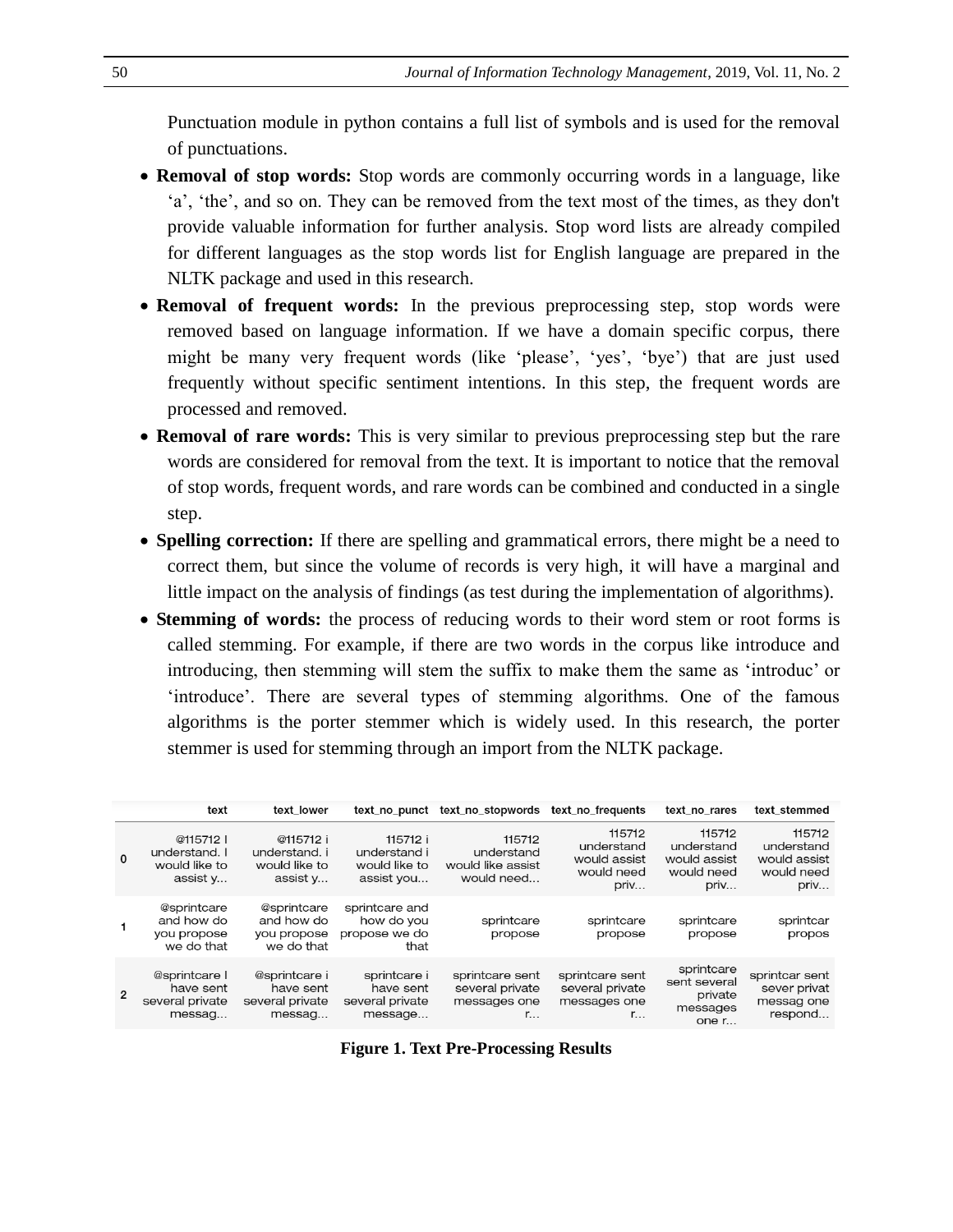#### **Discussion**

After the preparation of textual data, the sentiment intensity analyzer from the NLTK package was used for calculating the sentiment scores of tweets. The final scores will show the level of happiness or churn from the brand in a specific period of time. The mentioned algorithm provides a very accurate score for the overall sentence sentiment. For example, the scores of the following sentences are calculated using sentiment intensity analyzer:

- 'I love your brand!' : **Sentiment score**: 0.6696
- 'I do hate your trademark!' : **Sentiment score**: -0.6114
- 'I do hate and love your product!': **Sentiment score:** 0.2003

A similar approach has been conducted for all of the inbound tweets of customer for each international brand. The trend of brand outbound tweets to the customer tweets is also considered in the dataset. The result of prompt replies to the customer needs has been responded by happier inbound tweets of customers at a later time.

After the completion of sentiment score calculations, a distribution of scores was retrieved as shown in Figure 2.



**Figure 2. Distribution of Sentiment Scores**

The distribution indicates the overall scores given to the customer tweets follow a normal distribution and most of the comments and tweets are centered around general purpose sentences that are majorly targeted for or against a specific brand, however, the rest of the scores on the two tails of the distribution are indicating the streams that can be focused on for future improvements of products and services as well as the customer loyalty.

For understanding the number of tweets per brand, it is also useful to illustrate the frequencies as shown in Figure 3.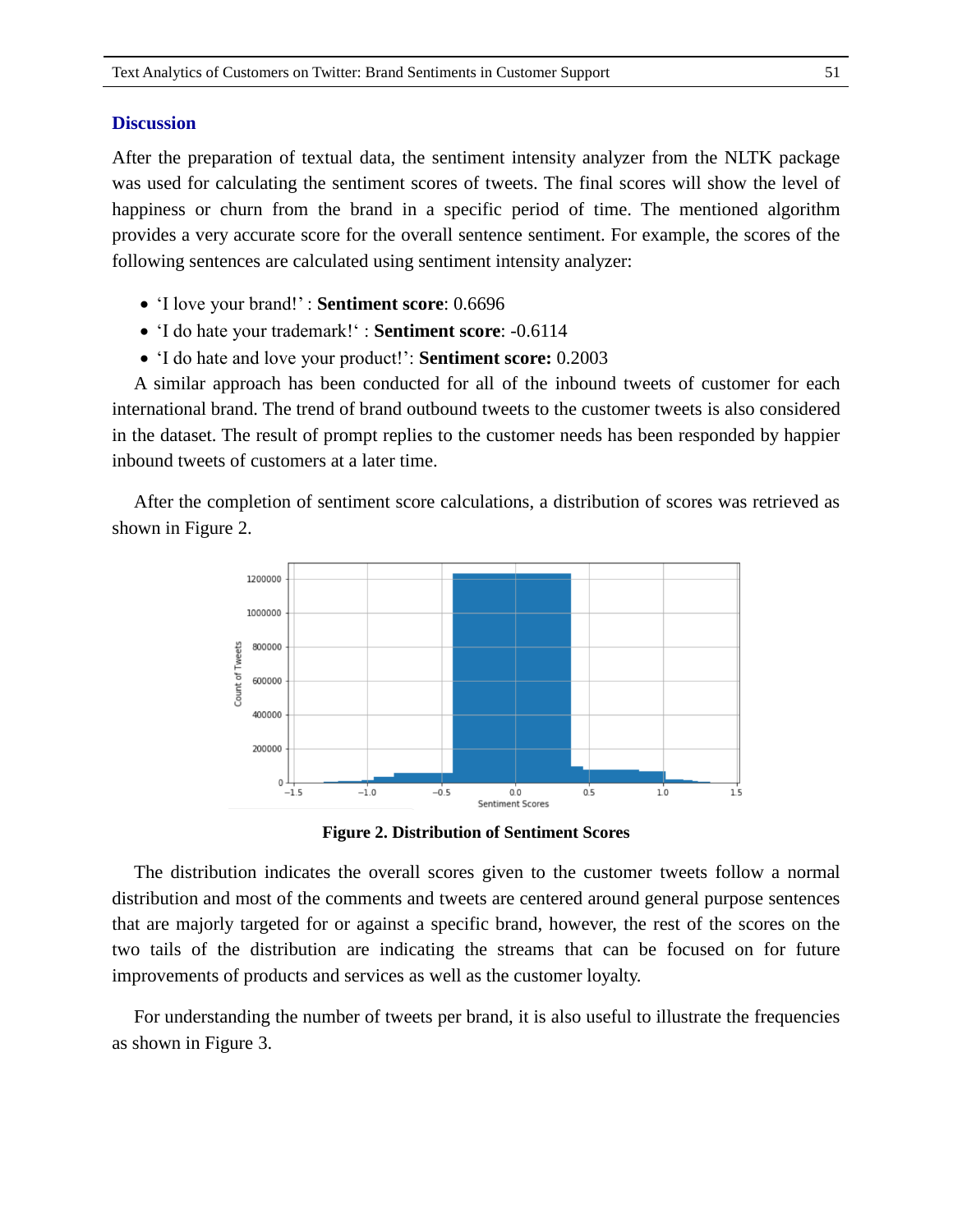

Top 20 Brands by Customer Tweets Volume

**Figure 3. Customer Tweet Volumes for the top 20 brands**

It can be concluded that the Amazon, Apple, and Uber companies are doing well in responding to the customers in twitter. For each of the top 20 brands, the sum of sentiments is also calculated based on the mean scores given to each brand. This also provides an amazing output for further analysis as shown in Figure 4.



**Figure 4. Customers Sentiments toward top 20 brands**

As shown in Figure 4, the sentiments toward airway companies are mostly positive while the sentiments toward giant companies with IT products and services are mostly negative. This is a major fact that provides clues on why there are so many tweets towards these companies and how their international brand reputations are rapidly fluctuating and sometimes deteriorating by introducing a new but immature product or service to the market. The quality and intervals of new product introduction and marketing as well as new service provisions are key factors in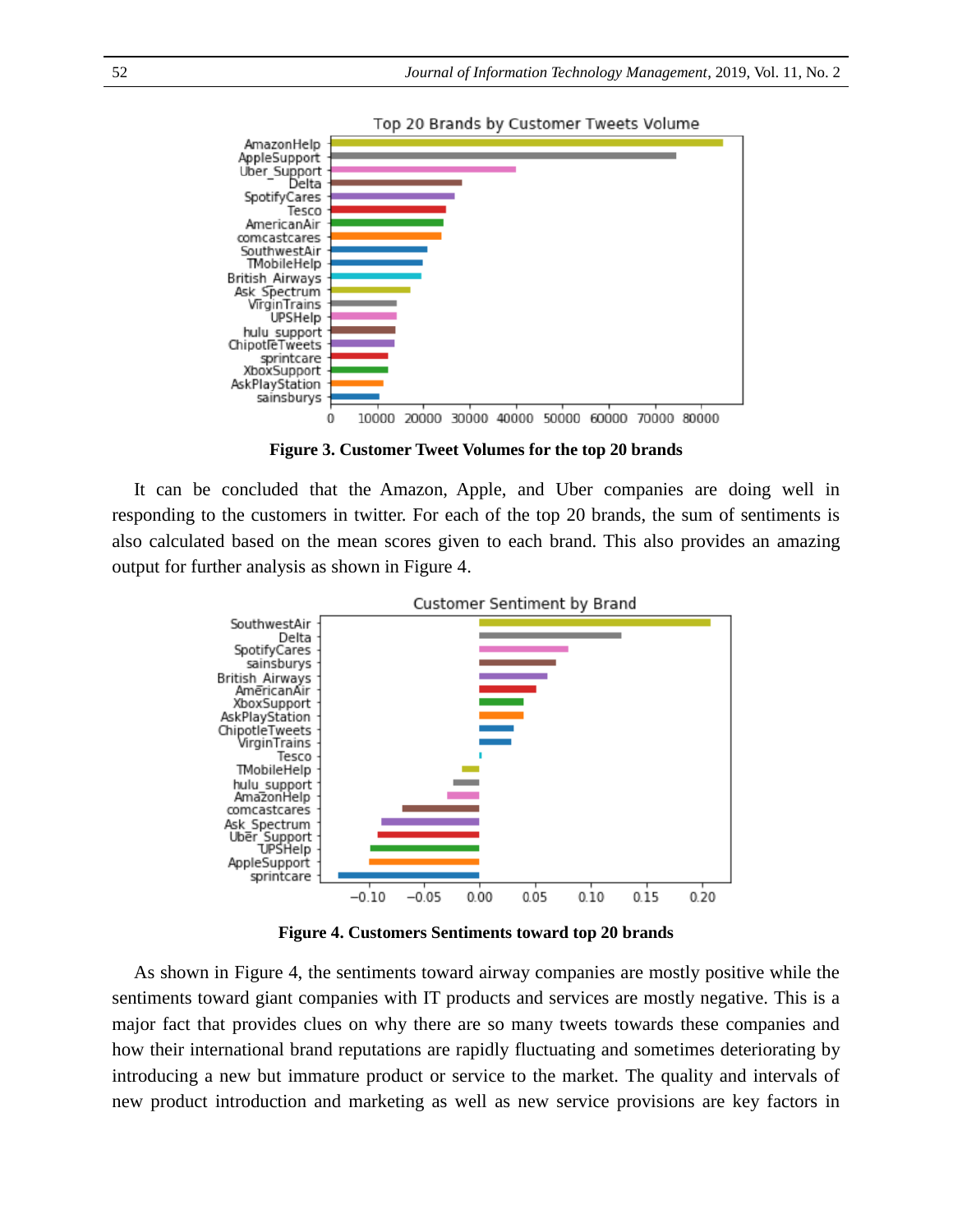developing a strong international brand. Through a more detailed view of the sentiment analysis, it is well perceived that the sentiments for a brand fluctuate rapidly with the quality of reactions and responses that each brand provides to its brand community. Figure 5 provides a one-month analysis of inbound tweets count to six of the major companies and also the sentiments of customers towards the same brand.



**Figure 5. Tweet Counts and Customers Sentiments**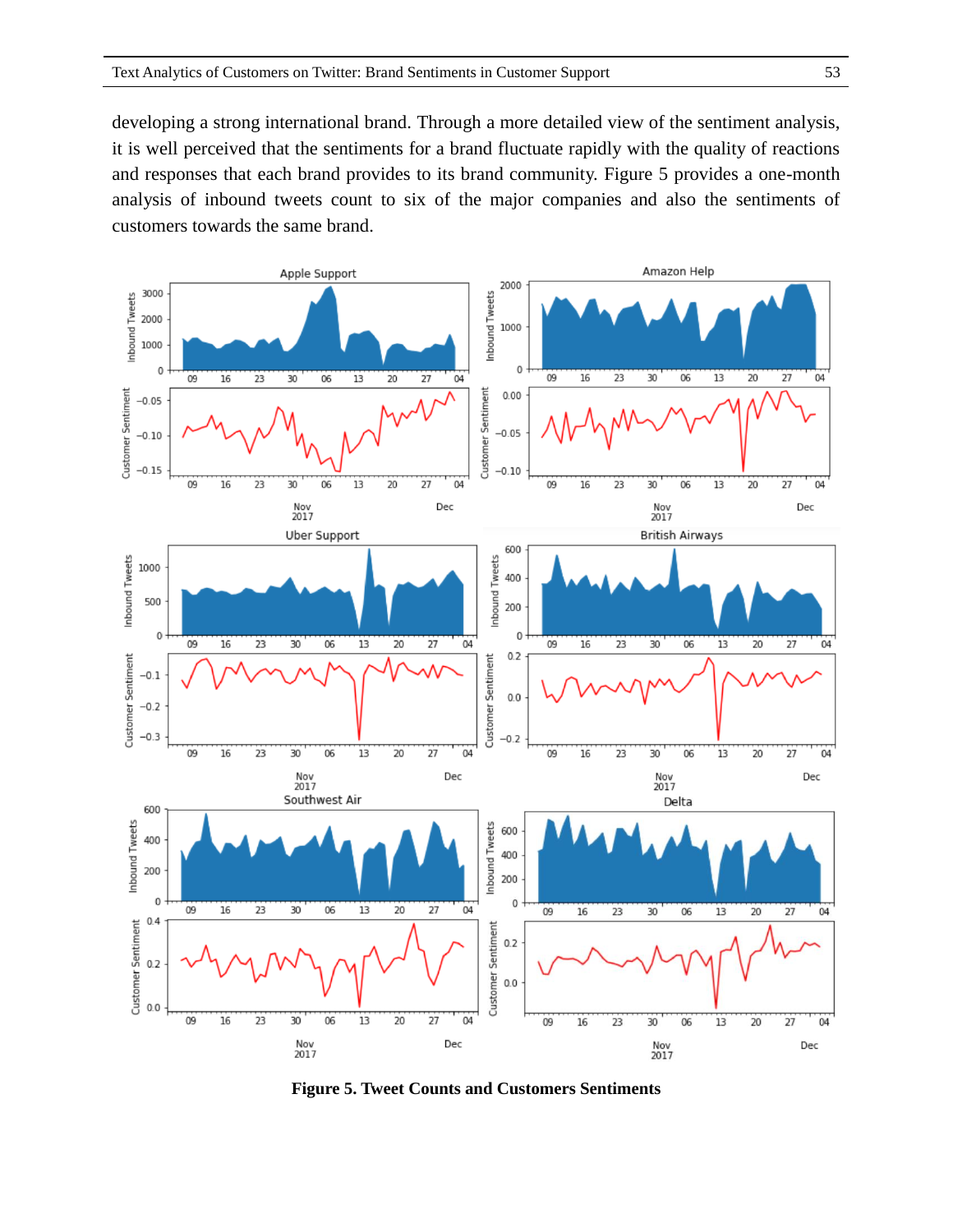The quality of customer support clearly shows the results of sentiments within the next days of each tweet count fall. It can be seen that the rapid responses by the brands has led to the improvement of customer sentiments upon receiving favorable customer supports. It is also interesting to know that for the Apple brand, a tweet count rise can be seen, while at the same time, the sentiments of customer fall rapidly. This is not the case for the Amazon company. Whenever the count of tweets falls for this company, the sentiments towards the company reduces as well which might be a possible key factor towards a future reputation loss since customers do not inform the company of the problem when there is actually a problem to solve. The same approach of analysis can be conducted for other companies.

According to the flow theory (Csikszentmihalyi, 1997) in positive psychology, an individual may experience a feeling of full engagement, and enjoyment when performing an activity like informing a problem with product and services to the community of the brand. Such consumer experiences lead to positive effects and satisfaction among all of the community members. Flow is not just about positive experiences. It requires individuals' active participations in the community and can motivate people both individually and in the community. That is why a quick and efficient response to the needs of customers over the social media is a key factor in creating a deep satisfaction and loyalty for the customers (Lin et al., 2019).

## **Conclusion**

Brand communities are great opportunities around which customers exchange their ideas, experiences, and viewpoints regarding the products and services of major international companies. In this study, a broad range of tweets were collected and pre-processed for the purpose of analyzing the brand sentiments of customers while they are connected to the customer support and after-sales services through social networks. The results show that there is a meaningful correlation between the trends of inbound tweets from customers toward international brands and their positive or negative sentiments. The proper service provision of brands after receiving various converging tweets will show the future of company reputation as well as the future churn or loyalty of customers in a broader perspective.

It is suggested to analyze the announcements of new products and services or the R&D results and feedbacks through the collection of tweets. This will also show the polarity of thoughts and ideas towards or against the business product or service so as to improve the future decisionmaking process. The utilization of deep learning algorithms combined with text analytics will also reveal new horizons for more sophisticated analysis of customers sentiment in order to realize the steps of decision making when they are thinking about buying a product or service or when they are deciding to gradually become loyal to a brand or have a churn.

Nevertheless, this case study was limited to Twitter. So, its results may not be generalized to other platforms, as also indicated in similar research outputs (Kapoor et al., 2018). However, the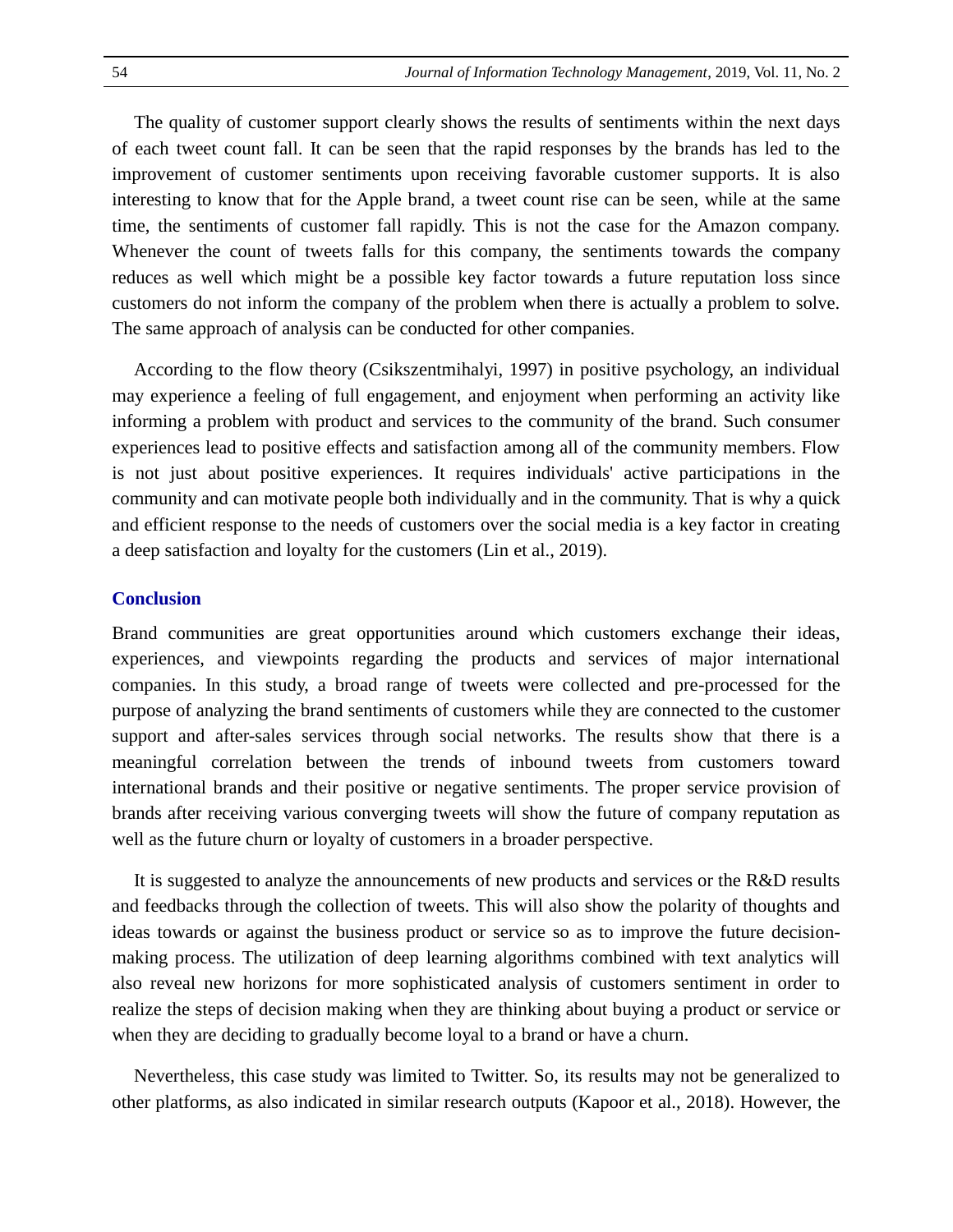approach of analysis and the resultant outcomes can be considered as an efficient and effective approach in developing new and automated decision making and marketing initiatives for brand community. A comparative study of research findings to other similar researches will also shed light in the new opportunities for marketing and sales initiatives.

## **References**

- Afful-Dadzie, E., & Afful-Dadzie, A. (2017). Liberation of public data: Exploring central themes in open government data and freedom of information research. *International Journal of Information Management*, 37(6), 664–672.
- Agarwal, B., Mittal, N., Bansal, P., & Garg, S. (2015). *Sentiment analysis using common-sense and context information*. *Computational Intelligence and Neuroscience*, Article ID 715730, https://www.hindawi.com/journals/cin/2015/715730/
- AlAlwan, A., Rana, N. P., Dwivedi, Y. K., & Algharabat, R. (2017). Social media in marketing: A review and analysis of the existing literature. *Telematics and Informatics*, 34(7), 1177–1190.
- Antonacci, G., Fronzetti Colladon, A., Stefanini, A., & Gloor, P. (2017). It is rotating leaders who build the swarm: Social network determinants of growth for healthcare virtual communities of practice. *Journal of Knowledge Management*, 21(5), 1218–1239.
- Arjun, M., Vivek, V., Bing, L., Natalie, G. (2013). What yelp fake review filter might be doing. In: *Proceedings of The International AAAI Conference on Weblogs and Social Media (ICWSM-2013)*, Boston, USA.
- Aswani, R., Kar, A. K., Ilavarasan, P. V., & Dwivedi, Y. K. (2018). Search engine marketing is not all gold: Insights from twitter and SEOClerks. *International Journal of Information Management*, 38(1), 107–116.
- Bagozzi, R. P., & Dholakia, U. M. (2006). Antecedents and purchase consequences of customer participation in small group brand communities. *International Journal of Research in Marketing*, 23(1), 45–61.
- Balbi, S., Misuraca, M., & Scepi, G. (2018). Combining different evaluation systems on social media for measuring user satisfaction. *Information Processing & Management*, 54(4), 674–685.
- Carlson, B. D., Suter, T. A., & Brown, T. J. (2008). Social versus psychological brand community: The role of psychology sense of brand community. *Journal of Business Research*, 61(4), 284–291.
- Chandler, J. D., Salvador, R., & Kim, Y. (2018). Language, brand and speech acts on Twitter. *Journal of Product and Brand Management*, 27(4), 375–384.
- Chapman, P., Clinton, J., Kerber, R., Khabaza, T., Reinartz, T., Shearer, C., & Wirth, R. (2000), CRISPDM1.0: Step-by-step data mining guide, *CRISP-DM consortium*.
- Csikszentmihalyi, M. (1997). Creativity: Flow and the psychology of discovery and invention perennial. *Adult Education*, 48(2), 121–142.
- Derks, D., Fischer, A., & Bos, A. (2008). The role of emotion in computer-mediated communication: A review. *Computers in Human Behavior*, 24, 766–785.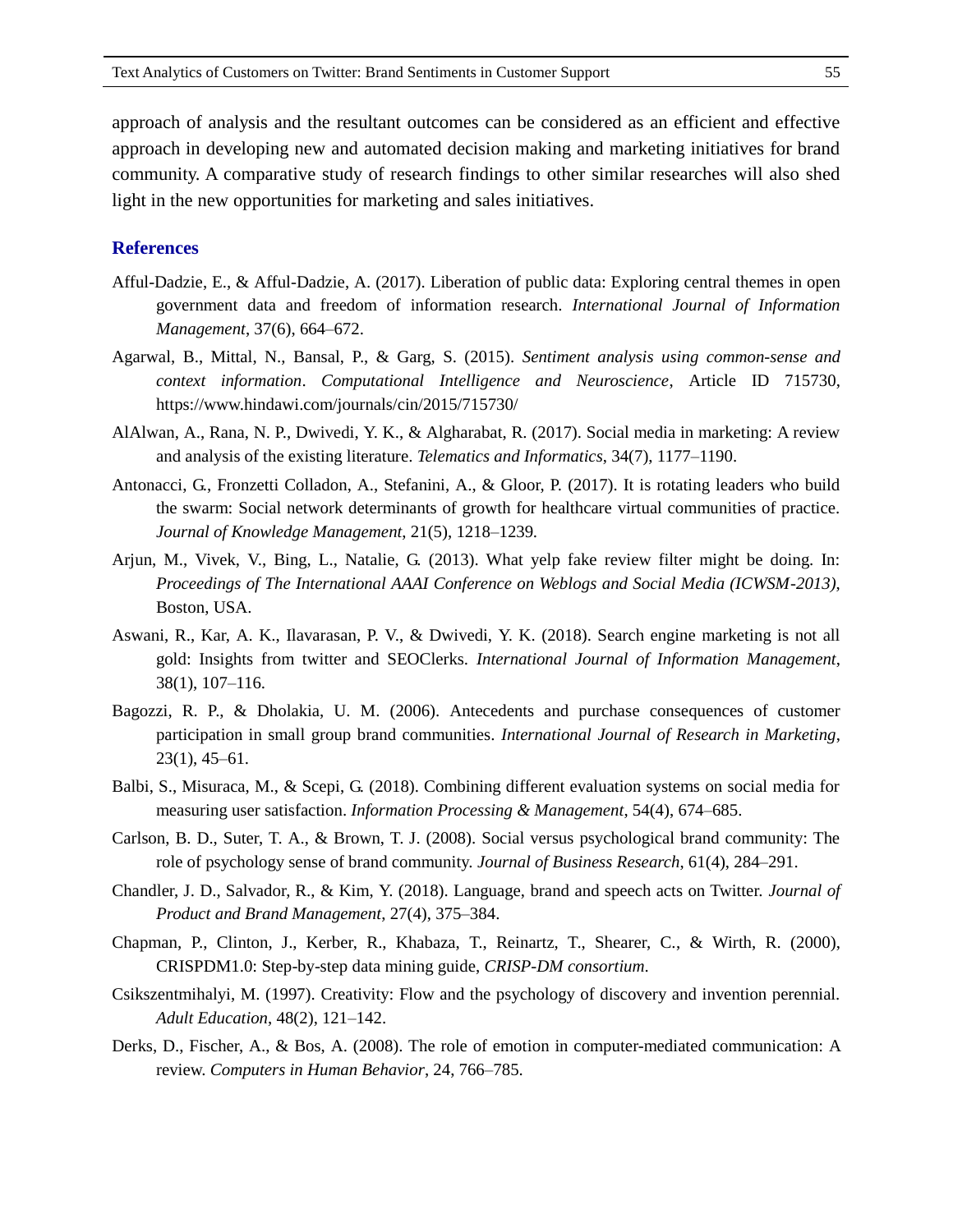- Dholakia, U. M., Bagozzi, R. P., & Pearo, L. K. (2004). A social influence model of consumer participation in network and small-group-based virtual communities. *International Journal of Research in Marketing*, 21(3), 241–263.
- Dwivedi, Y. K., Kapoor, K. K., & Chen, H. (2015). Social media marketing and advertising. *The Marketing Review*, 15, 289–309.
- Fan, Z. P., Che, Y. J., & Chen, Z. Y. (2017). Product sales forecasting using online reviews and historical sales data: A method combining the Bass model and sentiment analysis. *Journal of Business Research*, 74, 90–100.
- Fronzetti Colladon, A. (2018). The semantic brand score. *Journal of Business Research*, 88, 150–160.
- Fournier, S., & Lee, L. (2009). Getting brand communities right. *Harvard Business Review*, 105–111 (April).
- Gloor, P. A. (2017). *Sociometrics and human relationships: Analyzing social networks to manage brands, predict trends, and improve organizational performance*. London, UK: Emerald Publishing Limited.
- Gloor, P., Fronzetti Colladon, A., Giacomelli, G., Saran, T., & Grippa, F. (2017). The impact of virtual mirroring on customer satisfaction. *Journal of Business Research*, 75, 67–76.
- Greco, F., & Polli, A., (2019). Emotional Text Mining: Customer profiling in brand management, *International Journal of Information Management*. Retrieved May 10, 2019, from https://doi.org/10.1016/j.ijinfomgt.2019.04.007
- Greco, F., Maschietti, D., & Polli, A. (2017). Emotional Text Mining of social networks: The French preelectoral sentiment on migration. *Rivista Italiana di Economia Demografia e Statistica*, 71(2), 125– 136.
- Grover, P., Kar, A. K., Dwivedi, Y. K., & Janssen, M. (2018). Polarization and acculturation in US Election 2016 outcomes–can twitter analytics predict changes in voting preferences. *Technological Forecasting and Social Change*. https://doi.org/10.1016/j.techfore.2018.09.009
- He, W., Zha, S., & Li, L. (2013). Social media competitive analysis and text mining: A case study in the pizza industry. *International Journal of Information Management*, 33(3), 464–472.
- Jang, H., Olfma, L., Ko, I., Koh, J., & Kim, K. (2008). The influence of on-line brand community characteristics on community commitment and brand loyalty. *International Journal of Electronic Commerce*, 12(3), 57–80.
- Jeong, B., Yoon, J., & Lee, J. M. (2017). Social media mining for product planning: A product opportunity mining approach based on topic modeling and sentiment analysis. *International Journal of Information Management*, *48*, 280-290.
- Kapoor, K. K., Tamilmani, K., Rana, N. P., Patil, P., Dwivedi, Y. K., & Nerur, S. (2018). Advances in social media research: Past, present and future. *Information Systems Frontiers*, 20(3), 531–558.
- Koh, H.C., & Tan, G. (2011). Data mining applications in healthcare. *Journal of Healthcare Information Management*, 19(2), 19(2), 64-72.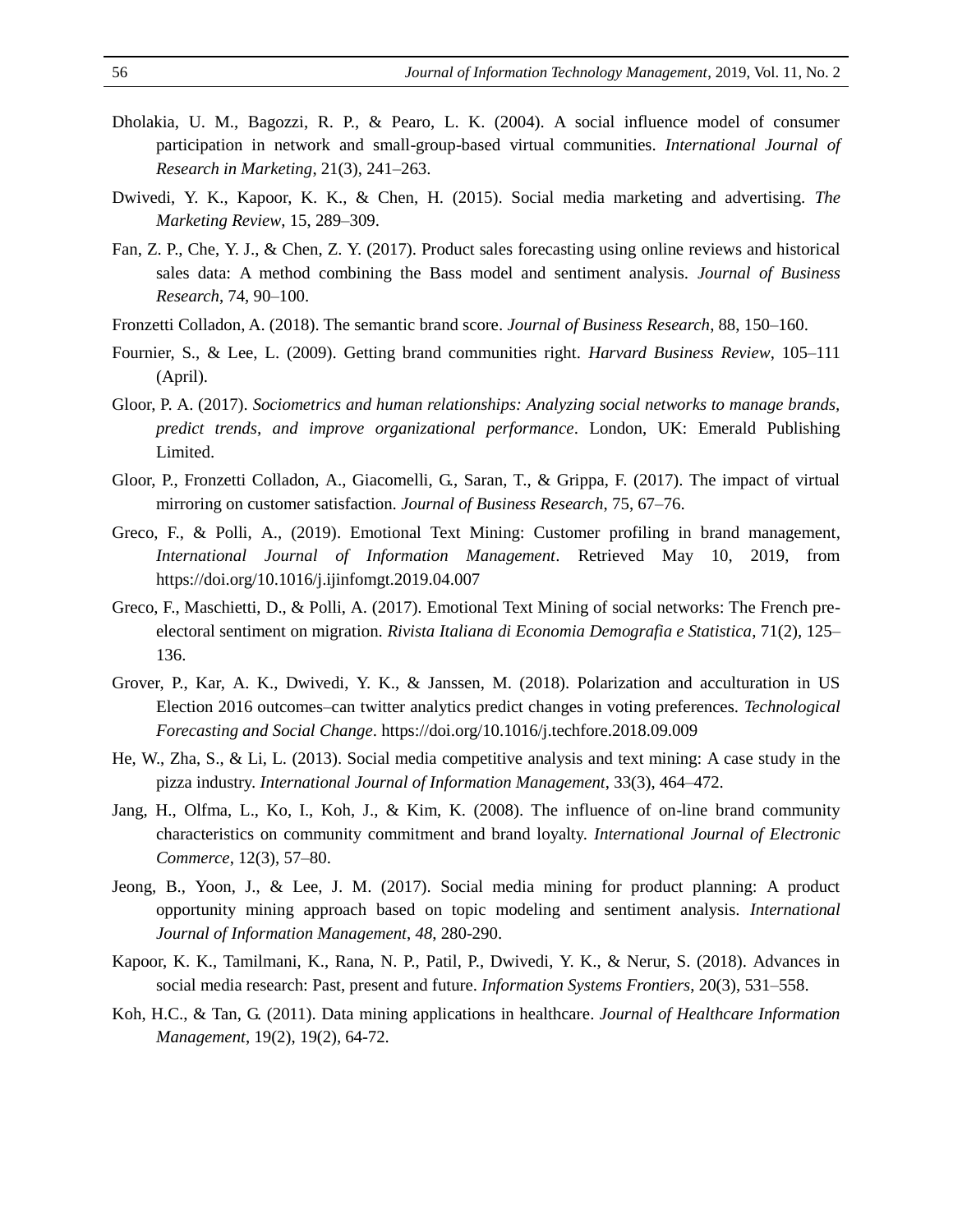- Laroche, M., Habibi, M. R., Richard, M., & Sankaranarayanan, R. (2012). The effects of social media based brand communities on brand community markers, value creation practices, brand trust and brand loyalty. *Computers in Human Behavior*, 28(5), 1755–1767.
- Leong, C., Lee, Y., & Mak, W. (2012). Mining sentiments in SMS texts for teaching evaluation. *Expert Systems with Applications*, 39, 2584–2589.
- Lin, X., Li, Y., & Wang, X. (2017). Social commerce research: Definition, research themes and the trends. *International Journal of Information Management*, 37, 190–201.
- Lin, C.W., Wang, K.Y., Chang, S.H., and Lin, J.A., (2019). Investigating the development of brand loyalty in brand communities from a positive psychology perspective. *Journal of Business Research*, 99, 446-455.
- Ling, P., Geng, C., Menghou, Z., & Chunya, L. (2014). *What do seller manipulations of online product reviews mean to consumers?*. HKIBS Working Paper Series 070-1314, Hong Kong Institute of Business Studies, Lingnan University, Hong Kong.
- Liu, B. (2012). Sentiment analysis: Mining opinions, sentiments, and emotions. Sentiment analysis: Mining opinions, sentiments, and emotions. Cambridge: Cambridge University Press.
- Matthew, J.K., Spencer, G., Andrea, Z., 2015. Potential applications of sentiment analysis in educational research and practice – Is SITE the friendliest conference? In: Slykhuis, D., Marks, G. (Eds.), *Proceedings of Society for Information Technology & Teacher Education International Conference 2015*. Association for the Advancement of Computing in Education (AACE), Chesapeake, VA.
- Mohamed Hussein, D.M.E.D, (2018), A survey on sentiment analysis challenges, *Journal of King Saud University – Engineering Sciences*, 30, 330-338
- Mostafa, M.M., (2013), More than words: Social networks' text mining for consumer brand sentiments, *Expert Systems with Applications*, 40, 4241–4251
- Raeesi Vanani, I. (2017). Designing a predictive analytics for the formulation of intelligent decision making policies for VIP customers investing in the bank. *Journal of Information Technology Management*, 9(3), 477-511.
- Raeesi Vanani, I., & Jalali, S.M.J. (2017). Analytical evaluation of emerging scientific trends in business intelligence through the utilization of burst detection algorithm. *International Journal of Bibliometrics in Business and Management*, 1(1), 70-79.
- Raeesi Vanani, I., & Jalali, S.M.J. (2018). A comparative analysis of emerging scientific themes in business analytics. *International Journal of Business Information Systems*, 29(2), 183-206.
- Rekik, R., Kallel, I., Casillas, J., & Alimi, A. M. (2018). Assessing web sites quality: A systematic literature review by text and association rules mining. *International Journal of Information Management*, 38, 201–216.
- Singh, J. P., Dwivedi, Y. K., Rana, N. P., Kumar, A., & Kapoor, K. K. (2017). Event classification and location prediction from tweets during disasters. *Annals of Operations Research*, 1–21.
- Scott, A. T., & Rajiv, K. S. (2008). Brand communities and new product adoption: The influence and limits of oppositional loyalty. *Journal of Marketing*, 72(6), 65–80.